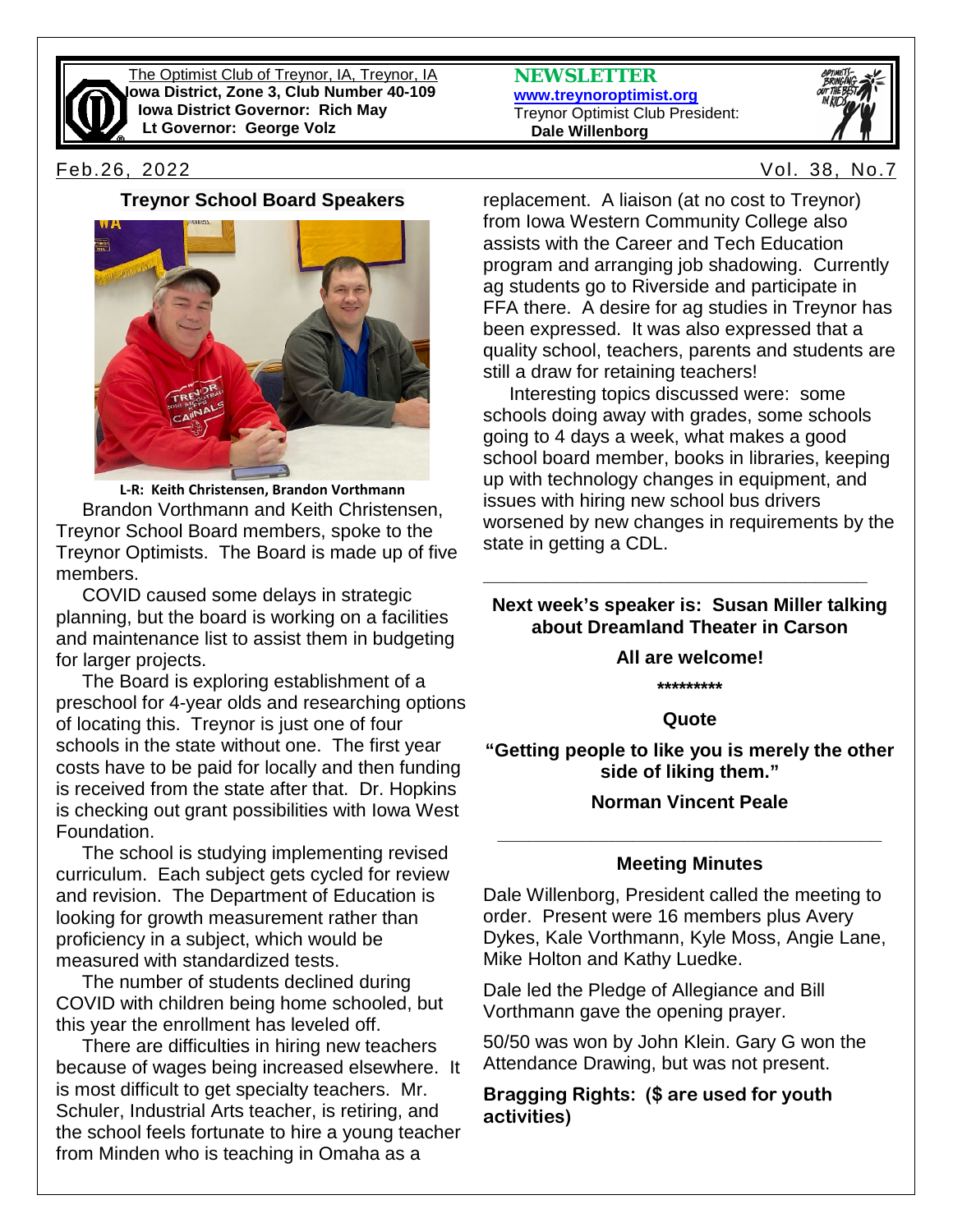- Judy Guttau and Bill Vorthmann contributed because of the excellent high school music concert Thursday evening.
- Gary Guttau announced that Hot Lips Houlhan, Loretta Swit, passed. He stated his Aunt Sabina Schmidt was an Air Force Major MASH nurse and was teased by his dad as being "Hot Lips", which she stated it wasn't like that. "Bena" was home in Treynor on leave when Pearl Harbor was bombed and she quickly went back. Later she helped troops being transported from Europe to England. She became Chief of Staff at Offutt Air Force Base and after retiring from the military was a school nurse in Treynor. Sabina was Gary's godmother!
- Judy Guttau introduced her sister, Kathy.

## **BUSINESS:**

- Mulch Madness in Treynor will be Thurs., April 28 to mulch trees at the high school with 5<sup>th</sup> graders. A decision on a grant application for five trees is pending.
- March 19 is the date for the Inaugural Volunteer Awards Event in Treynor sponsored by the Treynor Optimists. It will be held at the Treynor Community Building starting at 6 PM. A signup sheet to volunteer with the event was circulated.
- Gary Funkhouser announced the local Optimist Oratory Contest will take place on Wednesday.
- Dale Willenborg announced that Four Corners Community Foundation, formerly TS Community Foundation, is having a ribbon cuttingevent from 6:30-8 AM Monday, Feb. 28 at the Treynor Community Building.
- Can Kennel sorting will be Wed. at 2 PM to help the Treynor Music Boosters.
- John Klein stated there was info in the Nonpareil to nominate a teacher for the State Teacher of the Year award. Google/check with John if you would like to join this effort to nominate a local teacher. The nominations are due Tuesday, March 1.
- Dale Willenborg announced that 185 kites have been purchased by our club for the upper elementary students. The art teacher will assist them in decorating the kites. We will set a date for flying them and assisting the students with this.

• The Keep Kids Alive Mock Crash will be April 8.



**L-R: Dale Willenborg, Avery Dykes, Kyle Moss, and Kale Vorthmann**

Over \$1500 was received by representatives from the Junior Class in Treynor to be used for After Prom activities. The Committee is planning on a comedian, a food truck, bounce houses, and a wildlife animal exhibit. The committee is planning on 150 students. There will be 10 large gifts to be won by seniors plus a gift card. The students stated they earned money also from fruit sales, t shirt sales, and fall concession stands.

• Dale Willenborg announced a board meeting after next week's meeting; however, after the meeting he announced that it will need to be the following Saturday, March 12.

The meeting was closed with reciting the Optimist Creed.

# **HUMOR**